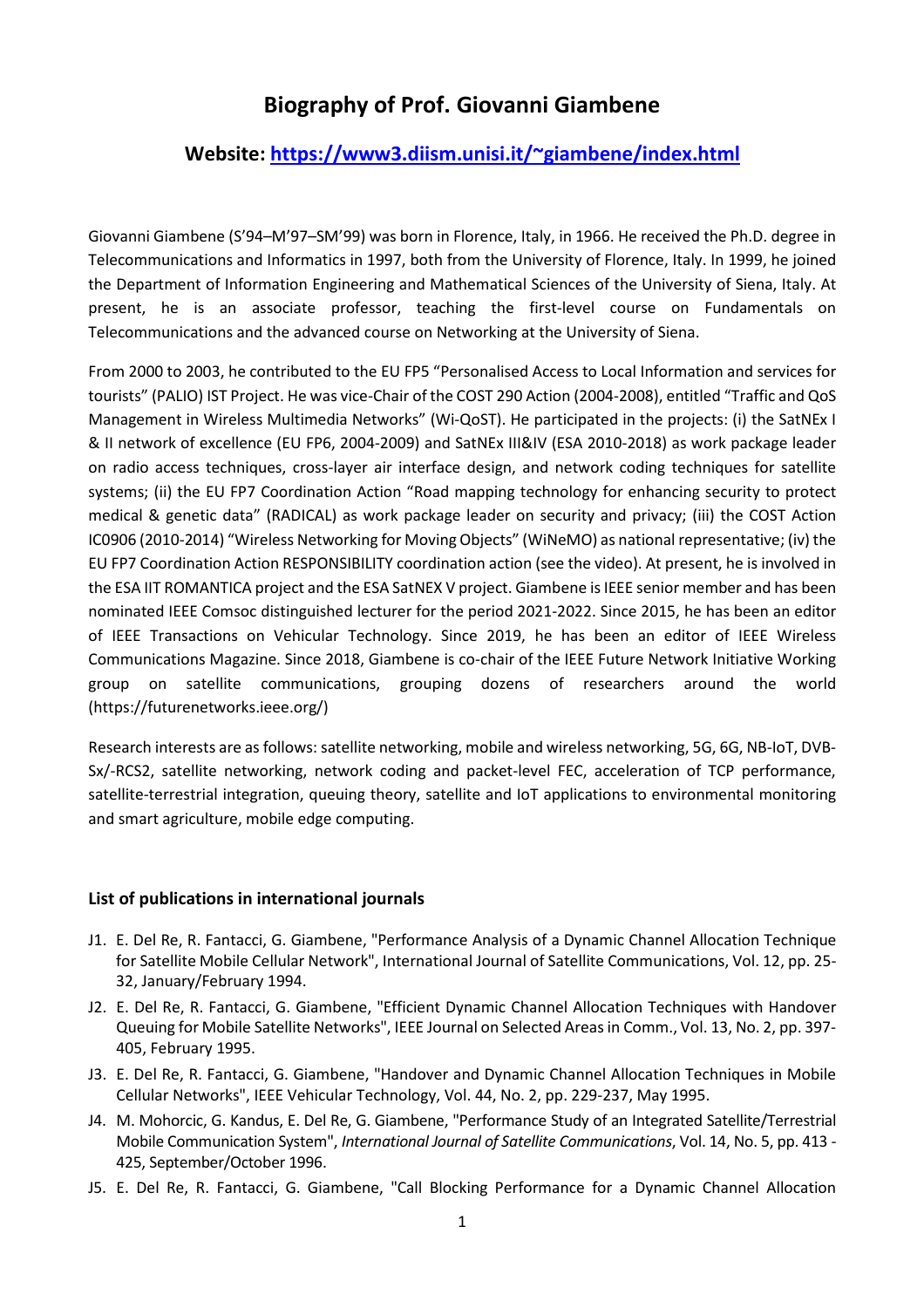Technique in Future Mobile Satellite Systems", IEE Proceedings - I, Vol. 143, No. 5, pp. 289 - 296, October 1996.

- J6. E. Del Re, R. Fantacci, G. Giambene, S. Walter, "Performance Evaluation of an Improved PRMA Protocol for Low Earth Orbit Mobile Communication Systems", International Journal of Satellite Communications, No. 15, pp. 281-291, 1997.
- J7. E. Del Re, R. Fantacci, G. Giambene, "Performance Comparison of Different Dynamic Channel Allocation Techniques for Mobile Satellite Systems", European Transactions on Telecommunications, Vol. 8, No. 6, pp. 609-6, November-December 1997.
- J8. Y. F. Hu, R. E. Sheriff, E. Del Re, R. Fantacci, G. Giambene, "Satellite-UMTS Dimensioning and Resource Management Technique Analysis", IEEE Transactions on Vehicular Technology, Vol. 47, No. 4, pp. 1329-1341, November 1998.
- J9. G. Maral, J. Restrepo, E. Del Re, R. Fantacci, G. Giambene, "Performance Analysis for a Guaranteed Handover Service in a LEO Constellation with a Satellite-Fixed Cell System", IEEE Transactions on Vehicular Technology, Vol. 47, No. 4, pp. 1200-1214, November 1998.
- J10.E. Del Re, R. Fantacci, G. Giambene, "Handover Queueing Strategies with Dynamic and Fixed Channel Allocation Techniques in Low Earth Orbit Mobile Satellite Systems", IEEE Transactions on Communications, Vol. 47, No. 1, pp. 89-102, January 1999.
- J11.E. Del Re, R. Fantacci, G. Giambene, "Different Queuing Policies for Handover Requests in Low Earth Orbit Mobile Satellite Systems", IEEE Transactions on Vehicular Technology, Vol. 48, No. 2, pp. 448-458, March 1999.
- J12.E. Del Re, R. Fantacci, G. Giambene, S. Walter, "Performance Analysis of an Improved PRMA Protocol for Low Earth Orbit Mobile Satellite Systems", IEEE Transaction on Vehicular Technology., Vol. 48, No. 3, pp. 985- 1001, May 1999.
- J13.R. Fantacci, G. Giambene, R. Angioloni, "A Modified PRMA Protocol for Voice and Data Transmissions in Low Earth Orbit Mobile Satellite Systems", IEEE Transactions on Vehicular Technology, Vol. 49, No. 5, pp. 1856-1876, September 2000.
- J14.G. Benelli, R. Fantacci, G. Giambene, C. Ortolani, "Voice and Data Transmissions with a PRMA-like Protocol in High Propagation Delay Cellular Systems", IEEE Transactions on Vehicular Technology, Vol. 49, No. 6, pp. 2126 – 2147, November 2000.
- J15.E. Del Re, R. Fantacci, G. Giambene, "Performance Evaluation of Different Resource Management Strategies in Mobile Cellular Networks", Telecommunications Systems, Vol. 12, No. 4, pp. 315-340, 1999.
- J16.E. Del Re, R. Fantacci, G. Giambene, "Characterization of User Mobility in Low Earth Orbit Mobile Satellite Systems", ACM – Wireless Networks, Vol. 6, No. 3, pp. 165-179, 2000.
- J17.A. Andreadis, G. Benelli, G. Giambene, B. Marzucchi, "Analysis of the WAP Protocol over SMS in GSM Networks", Journal on Wireless Communications and Mobile Computing, John Wiley and Sons, Vol. 1, pp. 381-395, 2001.
- J18.A. Andreadis, G. Benelli, G. Giambene, F. Partini, "Integration of Video and Data Bursty Traffics in Wireless ATM Networks", Journal on Wireless Personal Communications, Kluwer, Vol. 19, No. 3, pp. 243-262, December 2001.
- J19.A Abrardo, G Giambene, D Sennati, "Optimization of power control parameters for DS-CDMA cellular systems", IEEE Transactions on Communications, Vol 49, No. 8, pp. 1415-1424, 2001
- J20.G. Benelli, R. Fantacci, G. Giambene, C. Ortolani, "Performance Analysis of a PRMA Protocol Suitable for Voice and Data Transmissions in Low Earth Orbit Mobile Satellite Systems", IEEE Transactions on Wireless Communications, Vol. 1, No. 1, pp.156-168, January 2002.
- J21.A. Andreadis, R. Angioloni, R. Fantacci, G. Giambene, "Efficient Integration of Isochronous and data Bursty Traffics in Low Earth Orbit-Mobile Satellite Systems," International Journal of Satellite Communications, Vol. 20, pp. 201-229, 2002.
- J22.A. Abrardo, G. Giambene, D. Sennati, "Performance Analysis of SIR-Based Closed-Loop Power Control with Feedback Errors", IEICE Transactions on Communications, Vol. E85-B, No. 5, pp. 872-881, May 2002.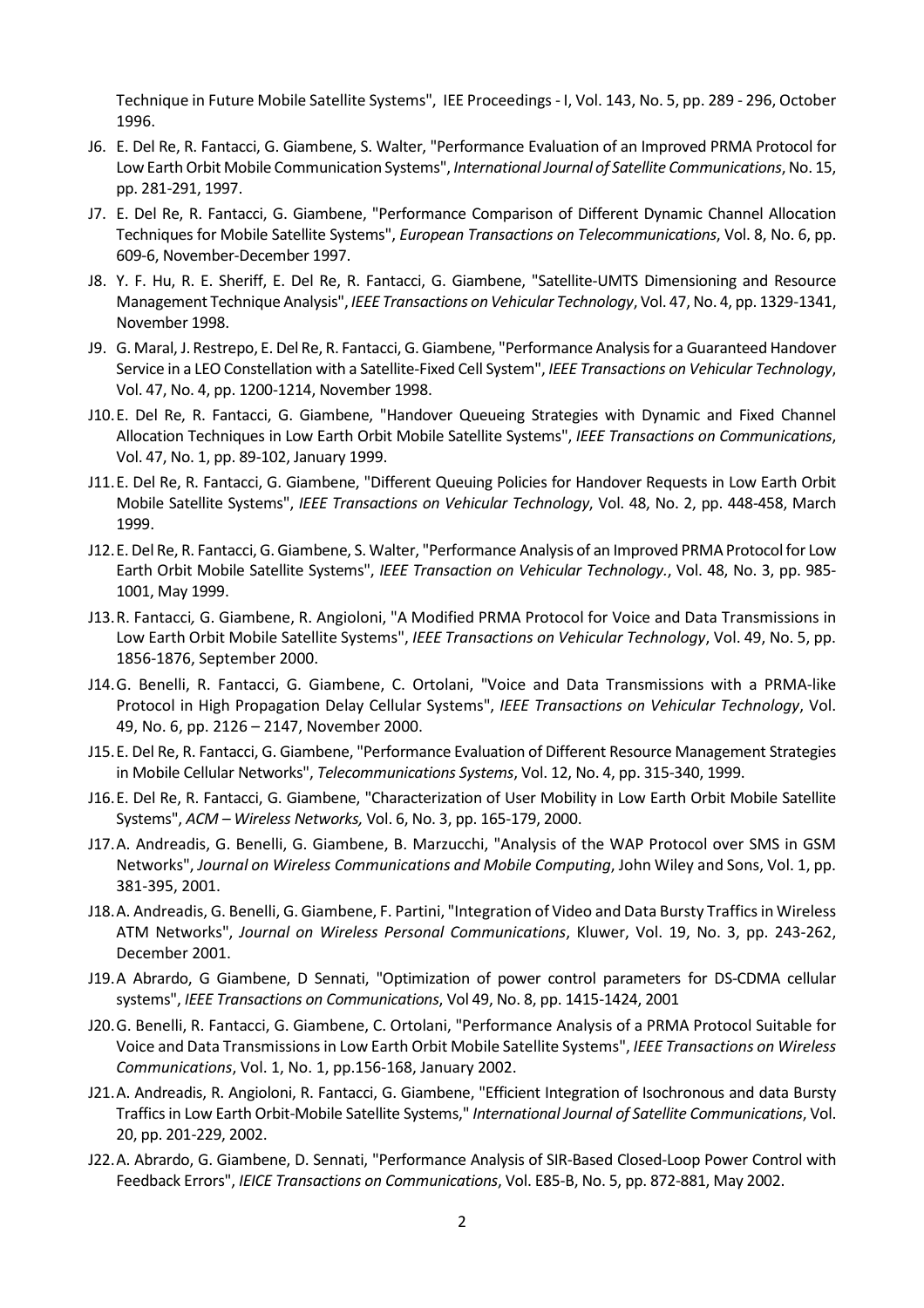- J23.A. Andreadis, R. Fantacci, G. Giambene, F. Petiti, "An Efficient Uplink and Downlink Resource Sharing Scheme for Wireless Multimedia Systems", IEICE Transactions on Communications, Vol. E85-B, No. 8, pp. 1512 -1524, August 2002.
- J24.R. Fantacci, G. Giambene, F. Petiti, "Scheduling Algorithm for Packet-Oriented MAC Protocols in Wireless Multimedia Systems", Wireless Personal Communications journal, Kluwer Academinc Publishers, Vol. 24, pp. 363-388, 2003.
- J25.A. Agnetis, G. Brogi, G. Ciaschetti, P. Detti, G. Giambene, "Optimal Packet Scheduling in UTRA-TDD", IEEE Communications Letters, Vol. 7, No. 3, pp. 112- 114, March 2003.
- J26.Giovanni Giambene, Enrico Zoli, "Stability Analysis of an Adaptive Packet Access Scheme for Mobile Communication Systems with High Propagation Delays", International Journal of Satellite Communications and Networking, Vol. 21, pp. 199-225, March 2003.
- J27.A. Andreadis, G. Benelli, G. Giambene, B. Marzucchi, "A Performance Evaluation Approach for GSMbased Information Services", IEEE Transactions on Vehicular Technology, Vol. 52 , No. 2, pp. 313-325, March 2003.
- J28.A. Abrardo, G. Giambene, D. Sennati, "Capacity Evaluation of a Mixed-Traffic WCDMA System in the Presence of Load Control", IEEE Transactions on Vehicular Technology, Vol. 52, No. 3, pp. 490-501, May 2003.
- J29.R. Fantacci, T. Pecorella, G. Giambene, F. Bossoli, "Stability and Performance Analysis of a MAC Protocol for a Time-Code Air Interface in LEO Mobile Satellite Systems", IEEE Transactions on Vehicular Technology, Vol. 52, No. 3, pp.607-621, May 2003.
- J30.R. Fantacci, F. Chiti, T. Pecorella, G. Giambene, "Performance Evaluation of a Virtual Queuing Channel Allocation Scheme for Microcellular Networks", Telecommunication Systems journal, Kluwer Academinc Publishers, Vol. 23, pp.35-68, 2003.
- J31.R. Fantacci, G. Giambene, G. Nisticò, "A QoS-aware Policer for a Fair Resoutrce Sharing in Wireless ATM", Computer Communications journal, Elsevier, Vol. 26, No. 12, pp. 1392-1404, July 2003.
- J32.A. Andreadis, G. Benelli, G. Giambene, V. Pasqualetti, "High-Capacity Resource Sharing Schemes for Broadband Wireless Networks", Journal on Wireless Communications and Mobile Computing, John Wiley and Sons, Vol. 4, pp. 395-412, 2004.
- J33.P. Barsocchi, N. Celandroni, E. Ferro, F. Davoli, G. Giambene, A. Gotta, F. J. González Castaño, J. I. Moreno, P. Todorova, "Radio resource management across multiple protocol layers in satellite networks: a tutorial overview", International Journal of Satellite Communications and Networking, Vol. 23, No. 5, pp. 265- 305, September-October 2005.
- J34.G. Giambene, D. Miorandi, "A Simulation Study of Scalable TCP and HighSpeed TCP in Geostationary Satellite Networks", Telecommunication Systems journal, Vol. 30, No. 4, pp. 297-320, 2005.
- J35.G. Giambene, S. Kota, "Cross-layer Protocol Optimization for Satellite Communications Networks: A Survey", International Journal of Satellite Communications and Networking, Vol. 24, pp. 323-341, September-October 2006.
- J36.P. Chini, G. Giambene, D. Bartolini, M. Luglio, C. Roseti, "Dynamic resource allocation based on a TCP-MAC cross-layer approach for DVB-RCS satellite networks", Int. J. Satell. Commun. Network, Vol. 24, 367–385, September-October 2006.
- J37.G. Ciaschetti, L. Corsini, P. Detti, G. Giambene, "Packet Scheduling for UTRA-TDD", Annals of Operational Research, Vol. 150, pp. 93-114, 2007.
- J38.P. Fiengo, G. Giambene, E. Trentin, "Neural-based Downlink Scheduling Algorithm for Broadband Wireless Networks", Computer Communications journal, Vol. 30, pp. 207-218, 2007.
- J39.S. Kota, G. Giambene, N. L. Candio, "Cross-layer Approach for an Air Interface of GEO Satellite Communication Networks", International Journal of Satellite Communications and Networking, Vol. 25, pp. 481-499, September-October 2007.
- J40.N. Celandroni, E. Ferro, G. Giambene, M. Marandola, "Satellite-3G Hybrid Networks: Impact of ACM and ARQ on TCP Performance", Journal of Communication Software and Systems (JCOMSS), Vol. 3, No. 3, pp. 177-186,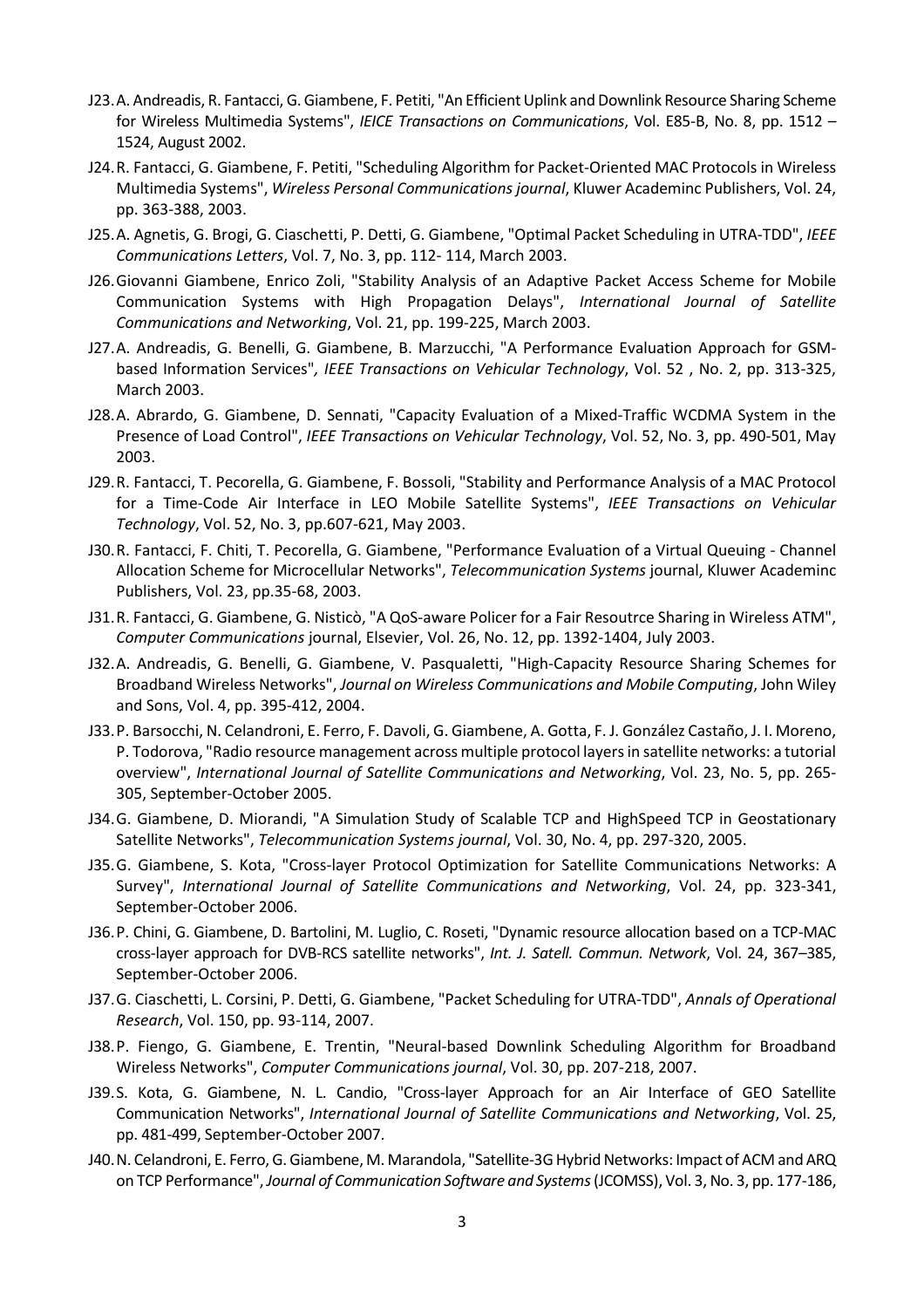September 2007.

- J41.G. Giambene, S. Giannetti, C. Párraga Niebla, M. Ries, A. Sali, "Traffic Management in HSDPA via GEO Satellite", Space Communications journal, Vol. 21, No. 1,2, pp. 51-68, November/December 2007.
- J42.N. Chilamkurti, S. Zeadally, R. Soni, G. Giambene, "Wireless Multimedia Delivery Over 802.11e with Cross-Layer Optimization Techniques", Multimedia Tools Appl. Journal, Springer, Vol. 47, pp. 189–205, 2010.
- J43.F. Lattanzi, G. Giambene, G. Acar, B. Evans, "Admission Control and Handover Management for High-Speed Trains in Vehicular Geostationary Satellite Networks with Terrestrial Gap-Filling", Int. J. Satellite Communications and Networking, Vol. 28, pp. 1-27, 2010.
- J44. P. Chini, G. Giambene, S. Kota, "A Survey on Mobile Satellite Systems", Int. J. Satellite Communications and Networking, Vol. 28, pp. 29-57, 2010.
- J45.Y. F. Hu, M. Berioli, P. Pillai, H Cruickshank, G. Giambene, K. Kotsopoulos, W. Guo, P.M.L. Chan, "Broadband Satellite Multimedia", IET Communications Journal, Vol. 4, No. 13, pp.1519–1531, September 2010.
- J46.S. Kota, G. Giambene, S. Kim, "Satellite Component of NGN: Integrated and Hybrid Networks", Int. J. Satellite Communications and Networking, Vol. 29, pp. 191-208, May 2011.
- J47.A. Sali, H. A. Karim, G. Acar, B. Evans, G. Giambene, "Multicast Link Adaptation in Reliable Transmission Over Geostationary Satellite Networks", Wireless Personal Communications (Springer), Vol. 62, No. 4, pp. 759– 782, 2012.
- J48.G. Giambene, S. Marchi, S. Kota, "TCP Performance Issues in Satellite and WiFi Hybrid Networks for High-Speed Trains", ICST Transactions on Ubiquitous Environments, online open access journal, January - March 2012, Volume 12, March 2012 (doi:10.4108/trans.ubienv.2012.e5); online at http://eudl.eu/doi/10.4108/trans.ubienv.2012.e5
- J49. G. Giambene, S. Hadzic-Puzovic, "Non-Saturated Performance Analysis for WiMAX Broadcast Polling Access", IEEE Transactions on Vehicular Technology, Vol. 62, No. 1, pp. 306-325, January 2013, DOI: 10.1109/TVT.2012.2216296
- J50. G. Giambene, S. Hadzic-Puzovic, "Downlink Performance Analysis for Broadband Wireless Systems with Multiple Packet Sizes", Performance Evaluation, Vol. 70, No. 5, pp. 364-386, May 2013, DOI: 10.1016/j.peva.2013.01.003.
- J51.G. Aiyetoro, G. Giambene, F. Takawira, "Impact of Propagation Delay on the Performance of Satellite LTE Networks", Advanced Science Letters, Vol. 20, No. 2, pp. 397-401, 2014.
- J52.G. Giambene, D. K. Luong, V. A. Le, T. de Cola, "Smart Gateway Diversity Techniques and Transport-Layer Issues for Future Satellite Networks", International Journal of Satellite Communications and Networking, Vol. 33, pp. 405-427, September 2015, DOI: 10.1002/sat.1119.
- J53.M. Muhammad; G. Giambene; T. De Cola, "QoS Support in SGD-based High Throughput Satellite Networks," IEEE Transactions on Wireless Communications, Vol. 15, No.12, pp. 8477-8491, December 2016, DOI:10.1109/TWC.2016.2615618.
- J54.G. Aiyetoro, G. Giambene, F. Takawira, "Packet Scheduling in MIMO Satellite Long Term Evolution Networks", International Journal of Satellite Communications and Networking, Vol. 35, pp. 67–88, January-February 2017, DOI: 10.1002/sat.1156
- J55.G. Giambene, V. A. Le, T. Bourgeau, H. Chaouchi, "Iterative Multi-level Soft Frequency Reuse with Load Balancing for Heterogeneous LTE-A Systems", IEEE Transactions on Wireless Communications, Vol. 16, No. 2, pp. 924-938, February 2017, DOI: 10.1109/TWC.2016.2634536
- J56.G. Giambene, D. K. Luong, V. A. Le, T. de Cola, M. Muhammad, "Transport Layer Performance Combining Multipath and Network Coding in Mobile Satellite Networks", International Journal of Satellite Communications and Networking, Vol. 35. pp. 583–603, 2017, DOI: 10.1002/sat.1231.
- J57.G. Giambene, V. A. Le, "Analysis of LTE-A Heterogeneous Networks with SIR-based Cell Association and Stochastic Geometry", VOL. 20, NO. 2, APRIL 2018, pp. 129 - 143, doi: 10.1109/JCN.2018.000021 (available on arXiv: https://arxiv.org/abs/1712.05156 since November 28, 2017).
- J58.G. Giambene, S. Kota, P. Pillai, "Satellite 5G Integration: A Network Perspective", IEEE Network, September/October 2018, pp. 25-31, No. 5, DOI: 10.1109/MNET.2018.1800037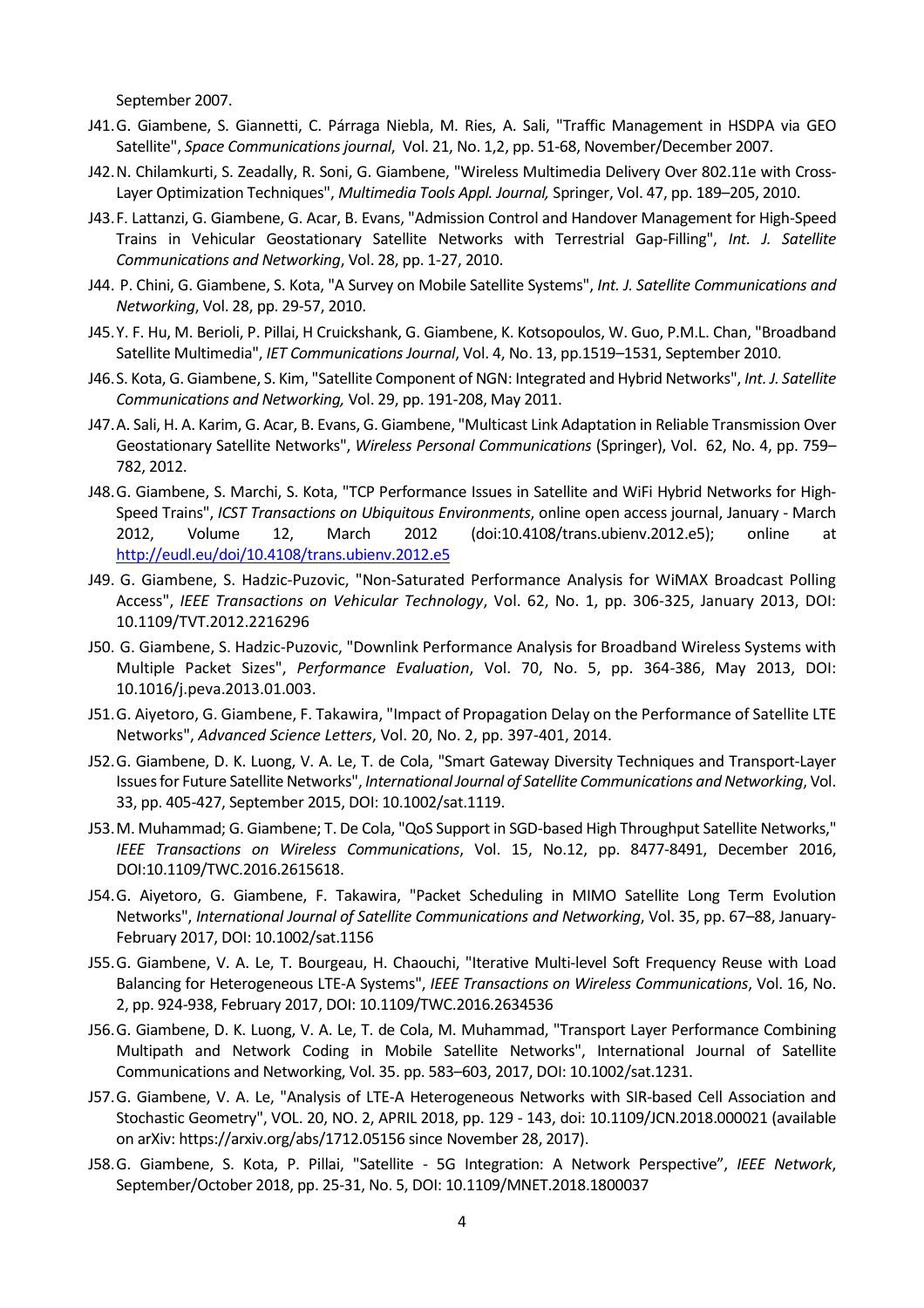- J59.T. de Cola, M. Bacco, G. Giambene, and A. Gotta, "TCP-based M2M Traffic via Random-Access Satellite links: Throughput Estimation", IEEE Transactions on Aerospace and Electronic Systems, Vol. 55, No. 2., pp. 846- 863, April 2019, DOI: 10.1109/TAES.2018.2865150 (Print ISSN: 0018-9251).
- J60.G. Giambene, D. K. Luong, T. de Cola, V. A. Le, M. Muhammad, "Analysis of a Packet-Level Block Coding Approach for Terrestrial-Satellite Mobile Systems", IEEE Transactions on Vehicular Technology, 10.1109/TVT.2019.2925187 , Vol. 68, no. 8, pp. 8117-8132, August 2019.
- J61.Q. Chen, G. Giambene, L. Yang, C. Fan, and X. Chen, "Analysis of Inter-Satellite Link Paths for LEO Mega-Constellation Networks", IEEE Transactions on Vehicular Technology, DOI 10.1109/TVT.2021.3058126, Vol. 70, no. 3, pp. 2743-2755, March 2021.
- J62.G. Giambene, I. Gomez, T. de Cola, R. Sebastian, MD S. Rahman, "Satellite Forward VDES Channel Modeling and Impact on Higher-Layer Performance", Int J Satell Commun Network, DOI: 10.1002/sat.1430, available online August 2021.